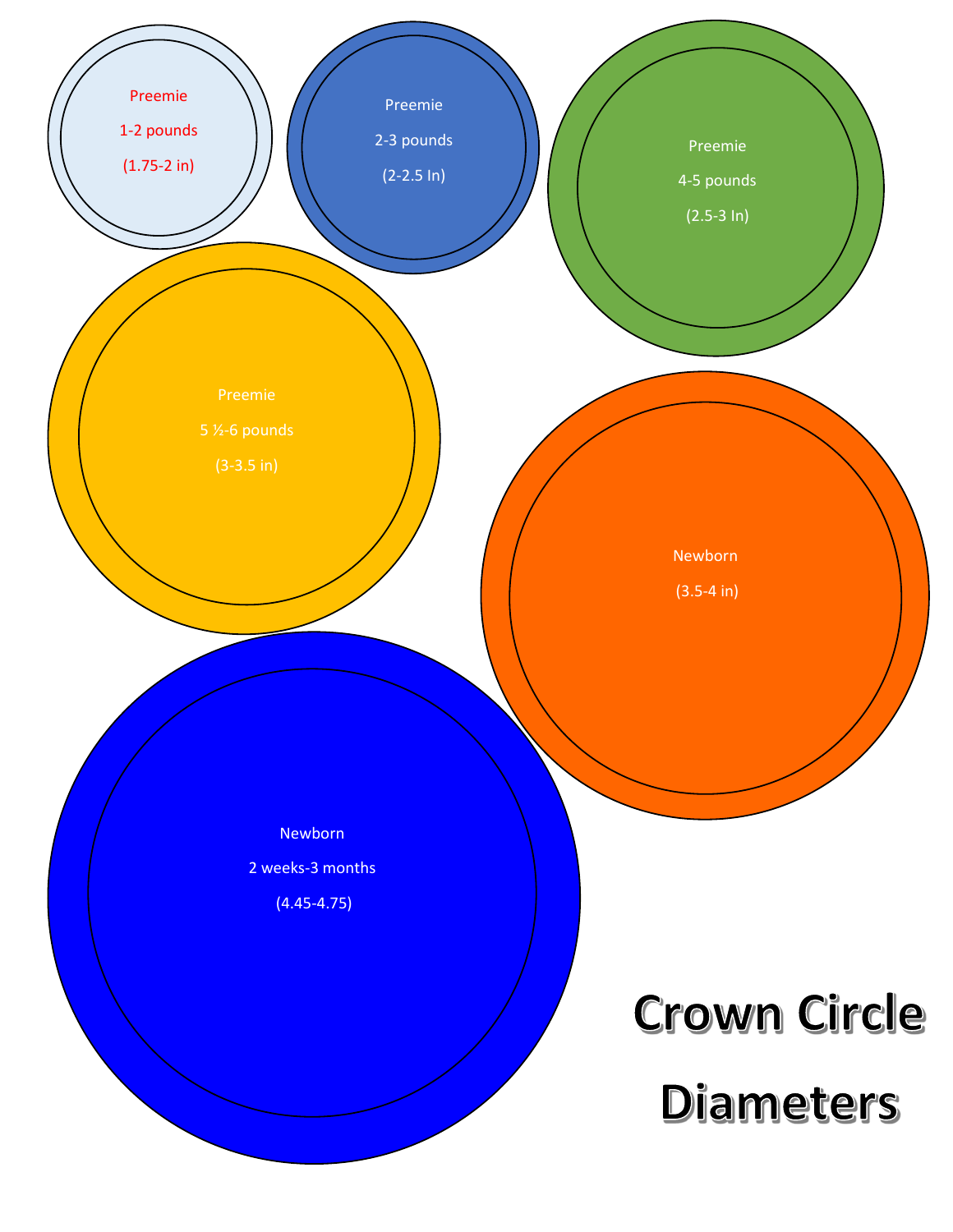| <b>Size</b>                        | Head<br><b>Circumference</b> | Hat<br>Circumference | <b>Crown Circle</b><br><b>Diameter</b> | Hat Height -<br>Top of Crown to<br><b>Bottom of Ear</b> |
|------------------------------------|------------------------------|----------------------|----------------------------------------|---------------------------------------------------------|
| Preemie $1 - 2$ pounds             | $9 - 10$ in                  | $7.5 - 8$ in         | $1.75 - 2$ in                          | $3 - 3.5$ in                                            |
| Preemie $2 - 3$ pounds             | $10 - 11$ % in               | $81/2 - 10$ in       | $2.0 - 2.25$ in                        | $3.5$ in                                                |
| Preemie 4 – 5 pounds               | $11\frac{1}{2} - 12$ in      | $9 - 10$ in          | $2.5 - 3$ in                           | $3.5 - 4$ in                                            |
| Preemie 5 $\frac{1}{2}$ – 6 pounds | $12 - 13$ in                 | $10 - 11$ in         | $3.0 - 3.5$ in                         | $4 - 4.5$ in                                            |
| <b>Newborn</b>                     | $13$ in                      | $12 - 12.5$ in       | $3.5 - 4.0$ in                         | $4.5 - 5.5$ in                                          |
| 2 weeks $-3$ months                | $14$ in                      | $13 - 13.5$ in       | $4.45 - 4.75$ in                       | $5.5 - 6$ in                                            |
| $3 - 6$ months                     | $15$ in                      | $14 - 14.5$ in       | 5 <sub>in</sub>                        | $6 - 6.25$ in                                           |
| $6 - 9$ months                     | $16$ in                      | $15$ in              | 5.25 in                                | $6.25 - 6.5$ in                                         |
| 9-12 months                        | 16.5 in                      | 15.5 in              | $5.25 - 5.5$ in                        | $6.5$ in                                                |
| 12-18 months                       | $17$ in                      | $16$ in              | $5.5 - 5.75$ in                        | 6.75 in                                                 |
| 18-24 months                       | $18$ in                      | $17$ in              | $5.75 - 6$ in                          | 7.25 in                                                 |
| 2-5 years                          | $18 - 19$ in                 | $17 - 18$ in         | $6 - 6.25$                             | $7.25 - 7.5$ in                                         |
| <b>Child</b>                       | $19 - 20$ in                 | $18 - 19$ in         | $6.25 - 6.5$ in                        | $7.75 - 8.0$ in                                         |
| <b>Teen</b>                        | $20 - 21$ in                 | $19 - 20$ in         | $6.5 - 6.75$ in                        | $8.0 - 8.5$ in                                          |
| <b>Adult Woman</b>                 | $22$ in                      | $21$ in              | $7 - 7.5$ in                           | $8.75 - 9$ in                                           |
| <b>Adult Man</b>                   | $23$ in                      | $22$ in              | $7.5 - 8$ in                           | $9.25 - 9.50$                                           |



*Chart Info Courtesy of: Annies Picture Perfect (http://www.anniespictureperfect.com/2013/01/18/how-to-properly-size-crochet-hats-chart-for-correct-sizingincluding-magic-circle-sizes/)*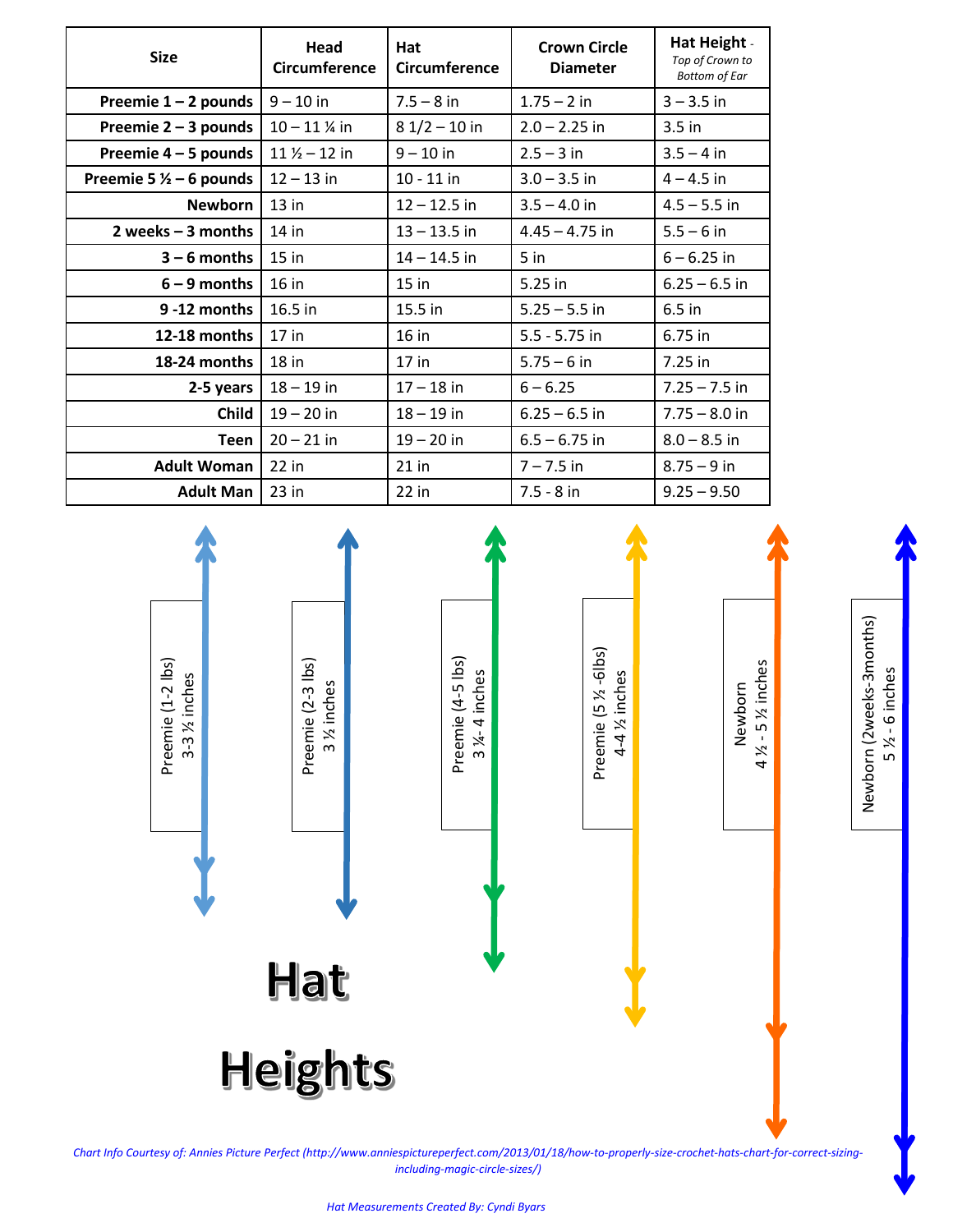## **Crown Circle Diameters**

(3 Months - Adult Male)



*Hat Measurements Created By: Cyndi Byars*